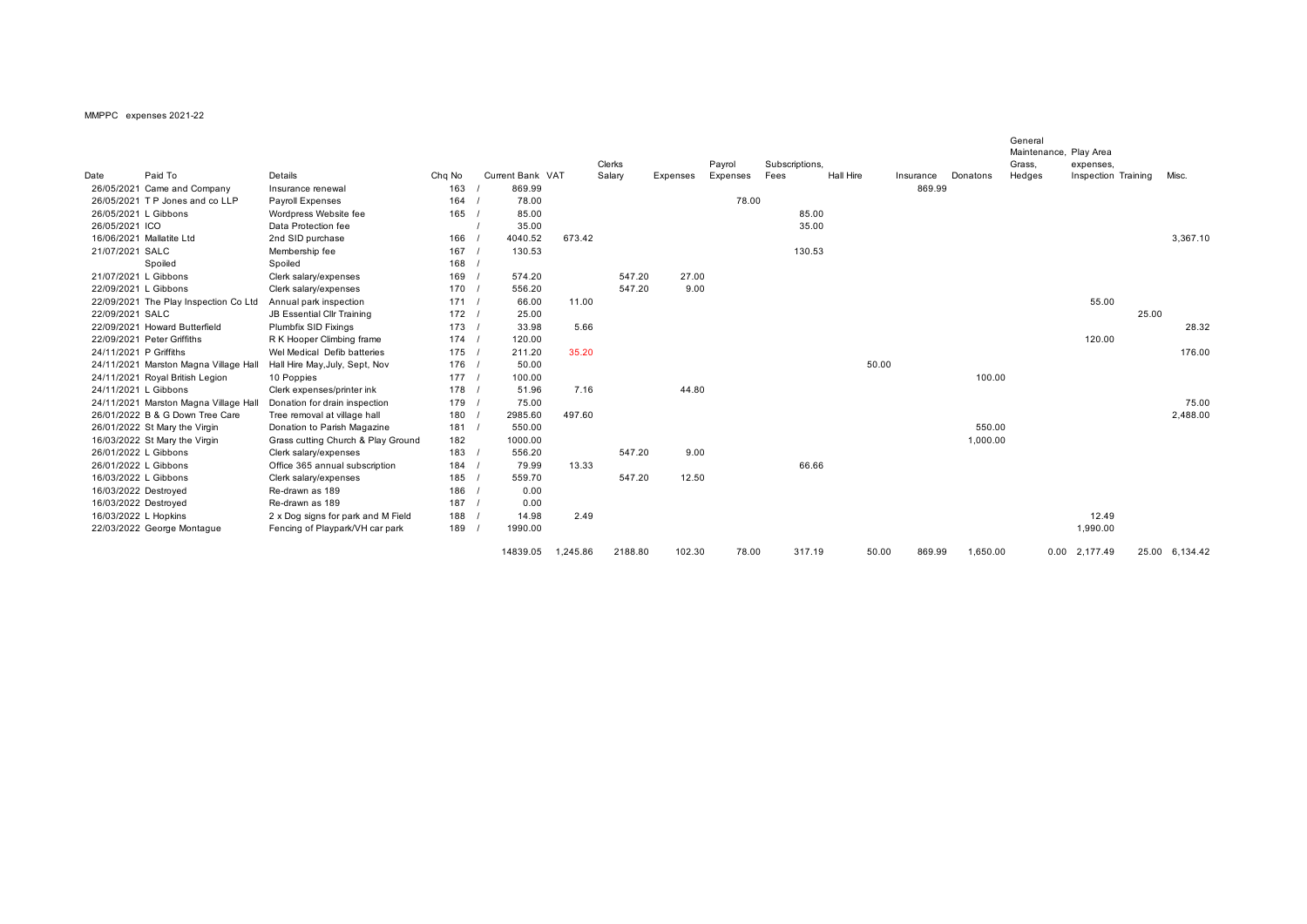MMPC - Receipts 2021-22

| Date       | <b>Details</b>              | Current Bank |                  | Precept VAT reimb Donations |                          | Grants | Other<br>Income          |
|------------|-----------------------------|--------------|------------------|-----------------------------|--------------------------|--------|--------------------------|
| 09/04/2021 | precept                     |              | 8450.00 8,450.00 |                             |                          |        |                          |
|            | 19/04/2021 Vat reimbursment | 761.9        |                  | 761.90                      |                          |        |                          |
|            |                             |              |                  |                             |                          |        |                          |
|            |                             |              |                  |                             |                          |        |                          |
|            | Total                       | 9,211.90     | 8,450.00         | 761.90                      | $\overline{\phantom{0}}$ |        | $\overline{\phantom{0}}$ |